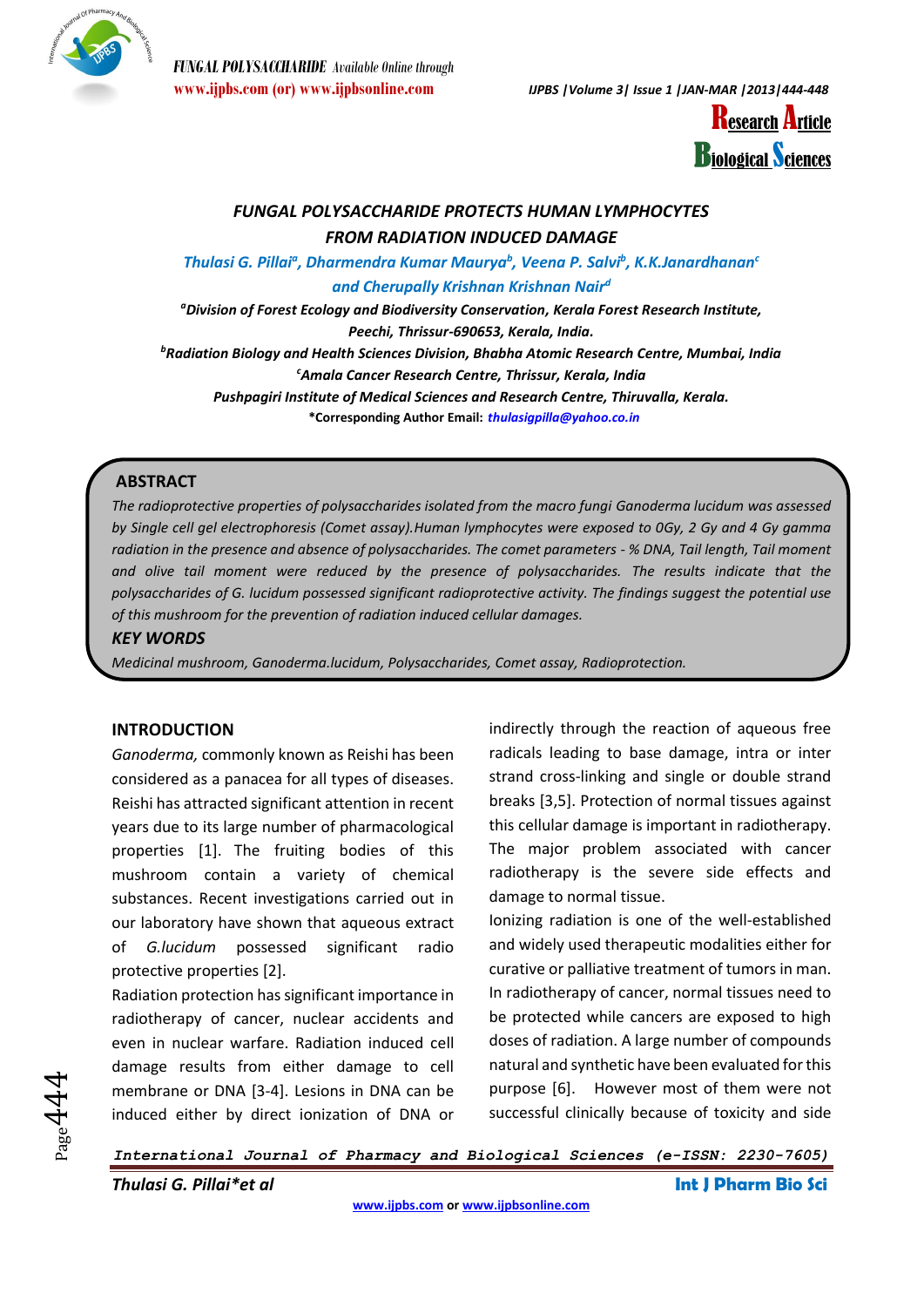

# *Available Online through*

effects. Hence search for an ideal radioprotector without side effects is a compelling urgency. In the present study we examined the radioprotective effect of the polysaccharides from *G.lucidum.*

### **MATERIALS AND METHODS**

### **Chemicals**

Tris base, high melting agarose, low melting point agarose,  $Na<sub>2</sub>-EDTA$ , TritonX-100, sodium sarcosinate, DMSO and propidium iodide were obtained from Sigma Chemicals (St.Louis, Missouri). All other chemicals used were of analytical grade and procured locally.

### **Collection of human blood:**

Human blood samples were collected from three healthy nonsmoking volunteers, having a mean age of  $25±2$  years.

### **Irradiation**

 $60C$ o-gamma rays in a Gamma Cell 220 (AECL, Canada) at a dose rate of 5.3Gy/ min and Junoir Theratron unit (AECL, Ottawa, Canada) with a dose rate of approximately 0.35Gy/min at 38 cm was used for irradiation purpose.

### **Isolation of polysaccharides**

The fruiting bodies of *G.lucidum* were collected from the outskirts of Thrissur district, Kerala. The type specimen was deposited in the herbarium of Centre for Advanced Studies in Botany, University of Madras, Chennai, India (HERB. MUBL. 3175). Sporocarps were cut into small pieces, dried at 40-50°C for 48 hours and powdered. Polysaccharides were isolated by method of Mizuno [7] with slight modification The powdered sporocarps were defatted with petroleum ether and extracted with double distilled water at 80°C for 8-10 hours in several batches. The extract were combined, filtered, and concentrated to about one third of the original volume and chilled ethanol about 5 times the original volume was added and kept at  $4^{\circ}$ C for 48 hrs. The precipitate was collected after centrifugation, redissolved in

### **[www.ijpbs.com](http://www.ijpbs.com/) (or) [www.ijpbsonline.com](http://www.ijpbsonline.com/)** *IJPBS |Volume 3| Issue 1 |JAN-MAR |2013|444-448*

distilled water and treated with Sevags reagent [8] several times to remove protein and then dialyzed against deionised water for 48 hrs at  $4^{\circ}$ C. The dissolved precipitate were again precipitated with ethanol and the precipitate thus obtained was lyophilized to obtain the polysaccharides. Confirmation of the polysaccharides was done by Anthrone [9] and Phenol sulphuric acid tests [10].

### **Comet assay**

*Alkaline single-cell gel electrophoresis*: Alkaline single-cell gel electrophoresis was performed using the method of Singh (2000) [11] with minor modifications [12-13]. In order to estimate DNA damage in blood leukocytes, 10μl heparinised whole blood was mixed with 200μl of low melting point agarose at 37°C and layered on frosted slides pre-coated with 200μl high melting point agarose. After solidification of agarose, the cover slips were removed and the slides were kept in pre-chilled lysing solution containing 2.5M NaCl, 100mM Na2-EDTA: pH10.0, 10mM Tris HCI, 1% sodium sarcosinate with freshly added 1% Triton X-100 and 1% DMSO at 4°C for 1 hour. The slides were removed from the lysis solution and placed on a horizontal electrophoresis tank filled with the alkaline buffer (300mM NaOH, 1mM Na2-EDTA, 0.2%DMSO, pH >13.0). The slides were equilibrated in the same buffer 20 minutes. Electrophoresis was carried out for 20 minutes at 25 V, 300mA using a compact power supply. After electrophoresis, the slides were stained by layering on the top with 50μL of propidium iodide (20μg/ml) and visualized using a Carl Ziess Axioskop microscope with bright field, phase contrast and epi-fluorescence facility (HBO 50 high pressure mercury lamp), 40X camera adaptor lens. The integral frame grabber used in his system (Cvfb01p) was a PC based card made in the Electronics Division of Bhabha Atomic Research Centre, and it accepted color composite video output of the camera.

*International Journal of Pharmacy and Biological Sciences (e-ISSN: 2230-7605)*

*Thulasi G. Pillai\*et al* **Int J Pharm Bio Sci**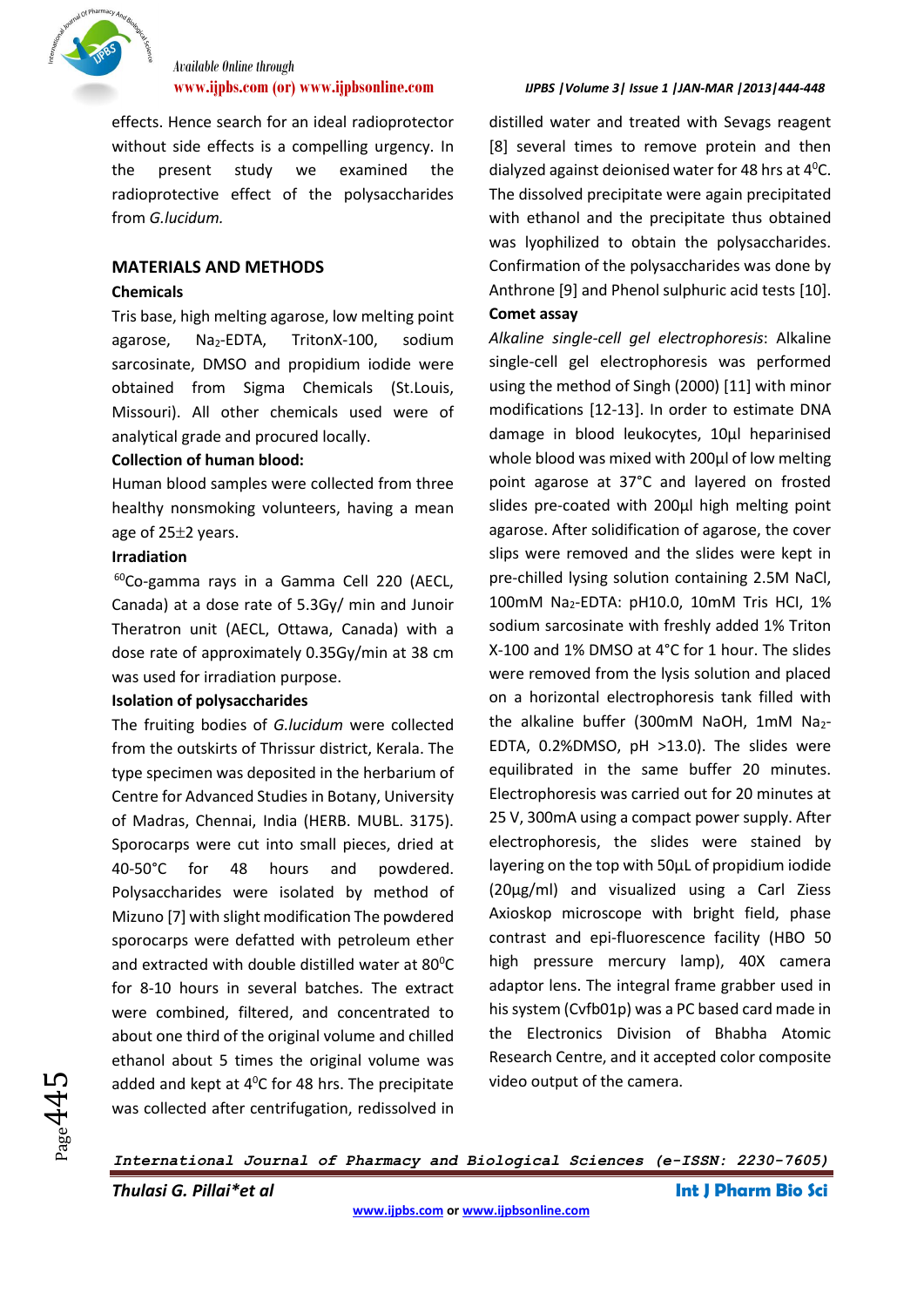

# *Available Online through*

The quantitation of the DNA strand breaks of the stored images was done using the imaging software CASP by which the percentage DNA in tail, tail length, tail moment, and Olive tail moment could be obtained directly [13]. The tail length of comet indicated the extent of damage because the smaller molecules moves faster on the agarose gel. Thus, the longer tails of the comets indicated that the strand breaks were more frequent and the DNA was fragmented into several small molecules. The tail moment was a commonly accepted unit of DNA damage that normalizes the difference in the size of the nucleus studied (e.g., blood leukocytes) [12-13]. It is the product of the percent DNA in the tail of the comet and tail length. For olive tail moment, distance of center of gravity of DNA is considered instead of usual tail length.

### **RESULTS**

An exposure of human peripheral blood leukocytes to 0 Gy and 4Gy y-radiation *ex vivo* resulted in increase of comet parameters such as % DNA in tail, tail length, tail moment and olive tail moment and the presence of polysaccharides at 500 µg/ml during irradiation reduced these parameters. (**Figure.1 and Table.1**). These results thus suggest a protection of cellular DNA by *G.lucidum* polysaccharides from radiation damage. The Olive tail moment at 2 Gy was reduced by polysaccharide from  $2.6724 \pm 0.0881$ to  $1.8314\pm0.2041$ . Similarly at 4 Gy the Olive tail moment was reduced from  $9.1036 \pm 0.9719$  to  $7.1745 \pm 0.1434$ .

**Figure 1: Protection of human blood leucocytes against gamma radiation-induced strand breaks by polysaccharides isolated from** *Ganoderma lucidum* **(500g/ml)**



*International Journal of Pharmacy and Biological Sciences (e-ISSN: 2230-7605)*

*Thulasi G. Pillai\*et al* **Int J Pharm Bio Sci**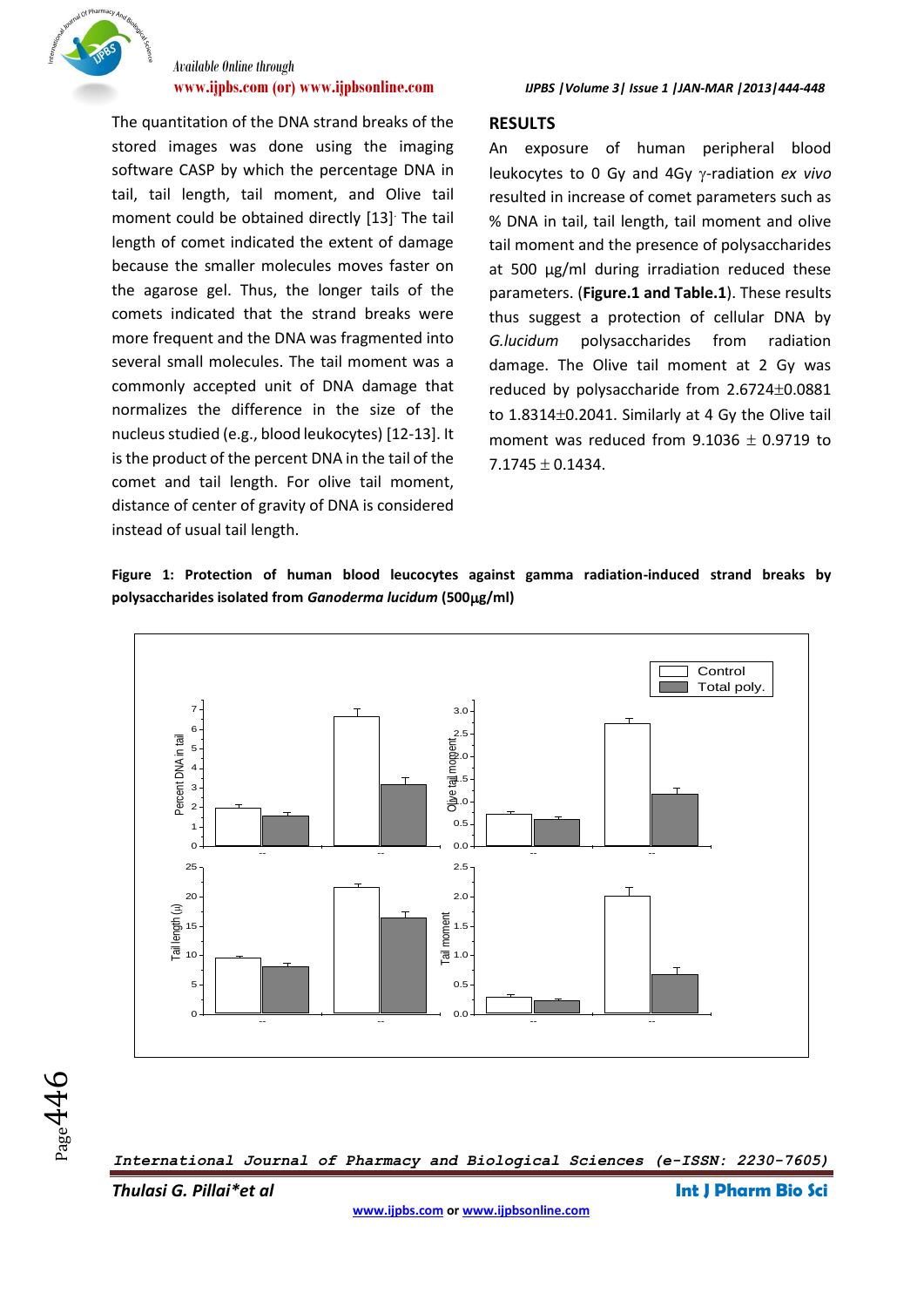

**Table 1: Comet parameters in the presence and absence of polysaccharides at different doses of gamma irradiation.**

| <b>Treatment</b> | 0 Gy                | 4 Gv           |
|------------------|---------------------|----------------|
|                  | % DNA               |                |
| Control          | 1.9718±0.21096      | 6.6679±0.3743  |
| $500 \mu g/ml$   | 1.5941±0.1947       | 3.1772±0.4270  |
|                  | Tail length         |                |
| Control          | 9.7137±0.3456       | 21.7296±0.6288 |
| $500 \mu g/ml$   | 8.2476±0.6154       | 16.5423±1.1118 |
|                  | Tail moment         |                |
| Control          | $0.3051 \pm 0.0463$ | 2.0148±0.1665  |
| $500 \mu g/ml$   | $0.2324 \pm 0.0501$ | 0.6887±0.1243  |
|                  | Olive tail moment   |                |
| Control          | 0.7326±0.0637       | 2.7278±0.14507 |
| $500 \mu g/ml$   | $0.3617 \pm 0.0691$ | 1.1745±0.1434  |

### **DISCUSSION**

DNA constitutes the primary vital target for cellular inactivation of living systems by ionizing radiation. Ionizing radiation damage to cellular DNA are mainly strand breaks, elimination of bases and sugar damage. Exposure of human leucocytes to 4Gy radiation cause severe damage as is reflected from the comet assay. The polysaccharides from the mushroom, *G. lucidum* causes decrease in the comet attributes. Administration of *G. lucidum* extract has been reported to provide significant relief from the side effects of chemotherapy [14].

The damages by ionizing radiation to DNA can cause the loss of viability of the cells exposed to radiation. The alkaline comet assay is an elegant and effective technique to monitor the extent of the DNA damage and its protection. One of the deleterious consequences of DNA damage from exposure to ionizing radiation is the induction of cancer. Protecting cellular DNA from radiation damage might result in the prevention of the cancers induced by the radiation. Fungal polysaccharides of comparable structure and function as those found in *Ganoderma* have undergone rigorous clinical trials and based on such indirect experimental evidence, it is

hypothesized that this medicinal mushroom polysaccharide might render significant relief from the side effects of both chemotherapy and radiotherapy. Polysaccharides from *G.lucidum* also possess DNA repairing ability in human lymphocytes [15].

The result of present investigation reveals the potentials of *G.lucidum* in radiation protection not only in radiotherapy but also in accidental radiation exposure. The findings also suggest the possibility of using this medicinal mushroom polysaccharides as adjunct therapy in cancer radiotherapy.

#### **REFERENCES**

- 1. Tim L, Yihuai G., Shufeng Z. Global marketing of medicinal Ling Zhi mushroom *G.lucidum* products and safety concerns, Int. J. Med. Mushr, 6:189 – 194,(2004).
- *2.* Thulasi G.P, Salvi V. P., Maurya D.K., Nair. C.K.K. and Janardhanan K.K. Prevention of radiation induced damages by aqueous extract of *Ganoderma lucidum*  occurring in Southern parts of India. Current Science, 91: 341-344, (2006).
- 3. Haimovitz-Friedman, A. Radiation-induced signal transduction response, Radiat Res*,* 150:102 – 108, (1998).
- 4. Jonathan, E.C., Bernhard, E. J. and Mckenna, W. G. How does radiation kill cells? Curr Opin Chem Biol, 3: 77 – 83, (1999).

### *International Journal of Pharmacy and Biological Sciences (e-ISSN: 2230-7605)*

*Thulasi G. Pillai\*et al* **Int J Pharm Bio Sci**

 $_{\rm Page}$ 447